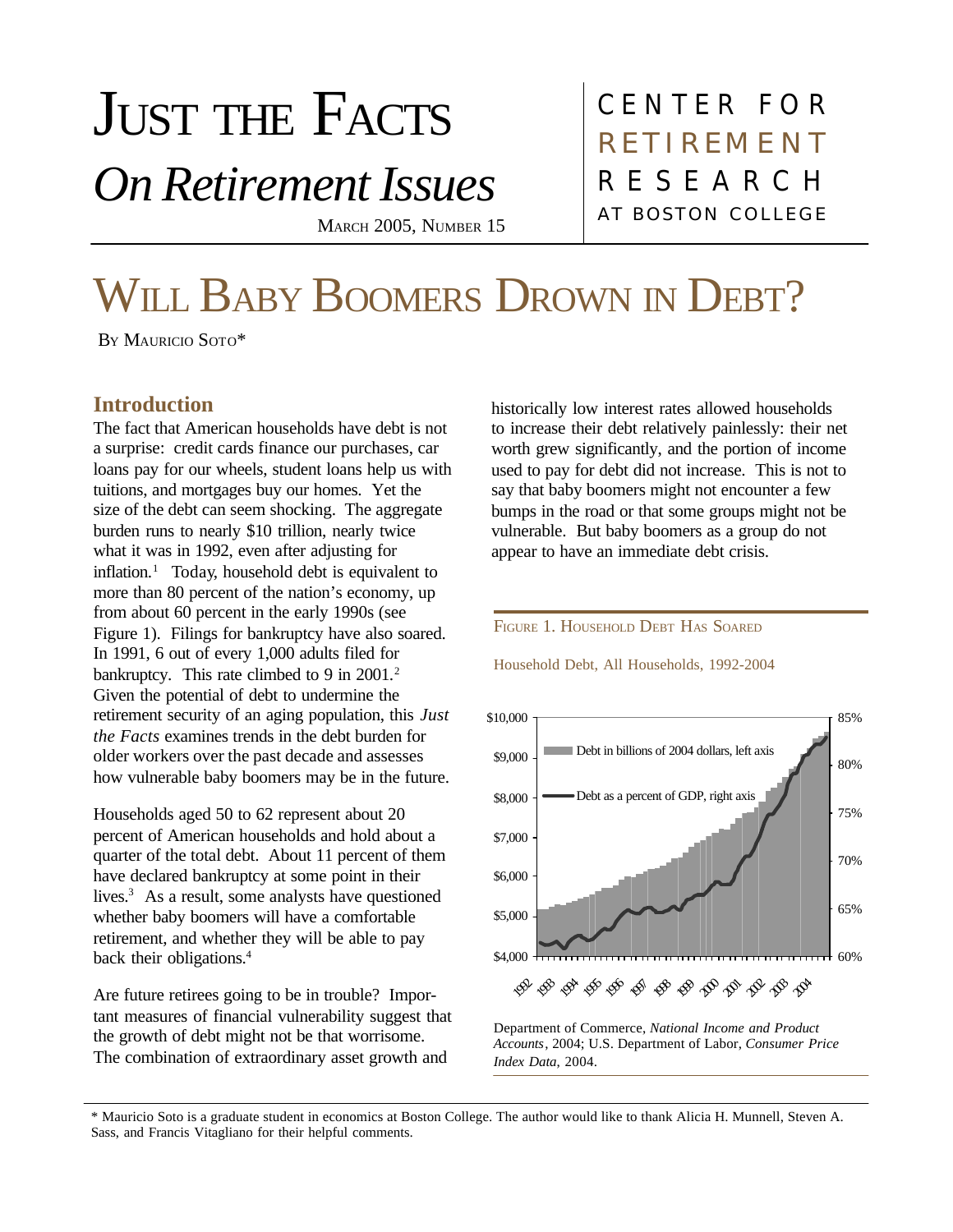### **Debt Trends for Households Aged 50-62**

Table 1 shows that the extraordinary growth of assets between 1992 and 2004 compensated for the soaring debt. In the aggregate, the balance sheets of households did not deteriorate. On the contrary, the balance sheet of the group aged 50-62 in 2004 seems healthier and less leveraged than that of previous pre-retirement cohorts.

A common concern is the ability of households to meet the debt payments required by their lenders. The ratio of debt payments to income gauges this burden. Table 1 shows that only about 10 percent of the income of households aged 50-62 is used to service their financial obligations, a number that has changed little during the last ten years. In the aggregate, then, pre-retirement households appear to service their debt comfortably. <sup>6</sup>

How did households increase their debt and still keep their payments under control? The answer lies in two factors. First, lower interest rates reduced payments for every dollar borrowed. For example, the mortgage rate paid by households aged 50-62 went from 11.6 percent to 6.4 percent between 1992 and 2004.<sup>7</sup> Second, home-secured loans displaced other forms of debt. In 2004, mortgage debt was 77 percent of total debt, up from 67 percent in 1992 (see Table 2). The shift towards home-secured loans indicates that preretirement households held less of the "expensive" debt (e.g., credit cards, unsecured lines of credit) in 2004.

#### TABLE 1. DEBT BURDEN HAVE NOT INCREASED

Debt Ratios for Households Aged 50-62

| 1992  | 2001  | 2004<br>Estimate |
|-------|-------|------------------|
| 10.0% | 9.1%  | 10.0%            |
| 10.7% | 10.0% | 10.2%            |
|       |       |                  |

\*Note: Values adjusted for cohort size and inflation.

Source: Author's calculations based on U.S. Board of Governors, *Survey of Consumer Finances*, 1992 and 2001; U.S. Board of Governors, *Flow of Funds*, 2004.

TABLE 2. MORTGAGE DEBT HAS BECOME MORE IMPORTANT AS INTEREST RATES HAVE DROPPED

Mortgage Debt Charactertistics for Households Aged 50-62

|                                           | 1992  | 2001  | 2004<br>Estimate |
|-------------------------------------------|-------|-------|------------------|
| Mortgage Debt as<br>Percent of Total Debt | 66.5% | 73.9% | 77.1%            |
| Average Interest Rate<br>on Mortgage      | 11.6% | 7.8%  | $6.4\%$          |

Note: Values adjusted for cohort size and inflation. Interest rates are weighted by mortgage size.

Source: Author's calculations based on Federal Housing Finance Board, *Monthly Interest Rate Survey*, 2004; U.S. Department of Labor, *Consumer Price Index*, 2004; U.S. Board of Governors, *Flow of Funds*, 2004; and U.S. Board of Governors, *Survey of Consumer Finances*, 1992 and 2001.

#### **Will Debt Haunt Future Retirees?**

The previous analysis indicates that there will not be a debt crisis in the foreseeable future. But future retirees are not completely off the hook. They face risks that could create financial difficulties especially for vulnerable groups.

#### INTEREST RATE RISK

Payment risks on adjustable rate loans depend directly on short-term interest rates. If short-term rates continue their recent upward trend, households with adjustable rate debt will see their debt payments increase in the near future. For example, a 100 basis point jump in rates increases payments on adjustable mortgages by more than 10 percent.

But the extent to which pre-retirement households will be affected by increases on interest is questionable. The effect will be limited because only about one third of the total debt held by households aged 50-62 is in the form of adjustable rate loans (see Figure 2); the majority of their liabilities are isolated from interest rate risk. In addition, much of the adjustable debt is of shorter duration or already carries a high interest rate, such as credit cards, so a rise in short-term rates would not dramatically increase these payments. In short, it is unlikely that future interest rate increases will require dramatically higher payments.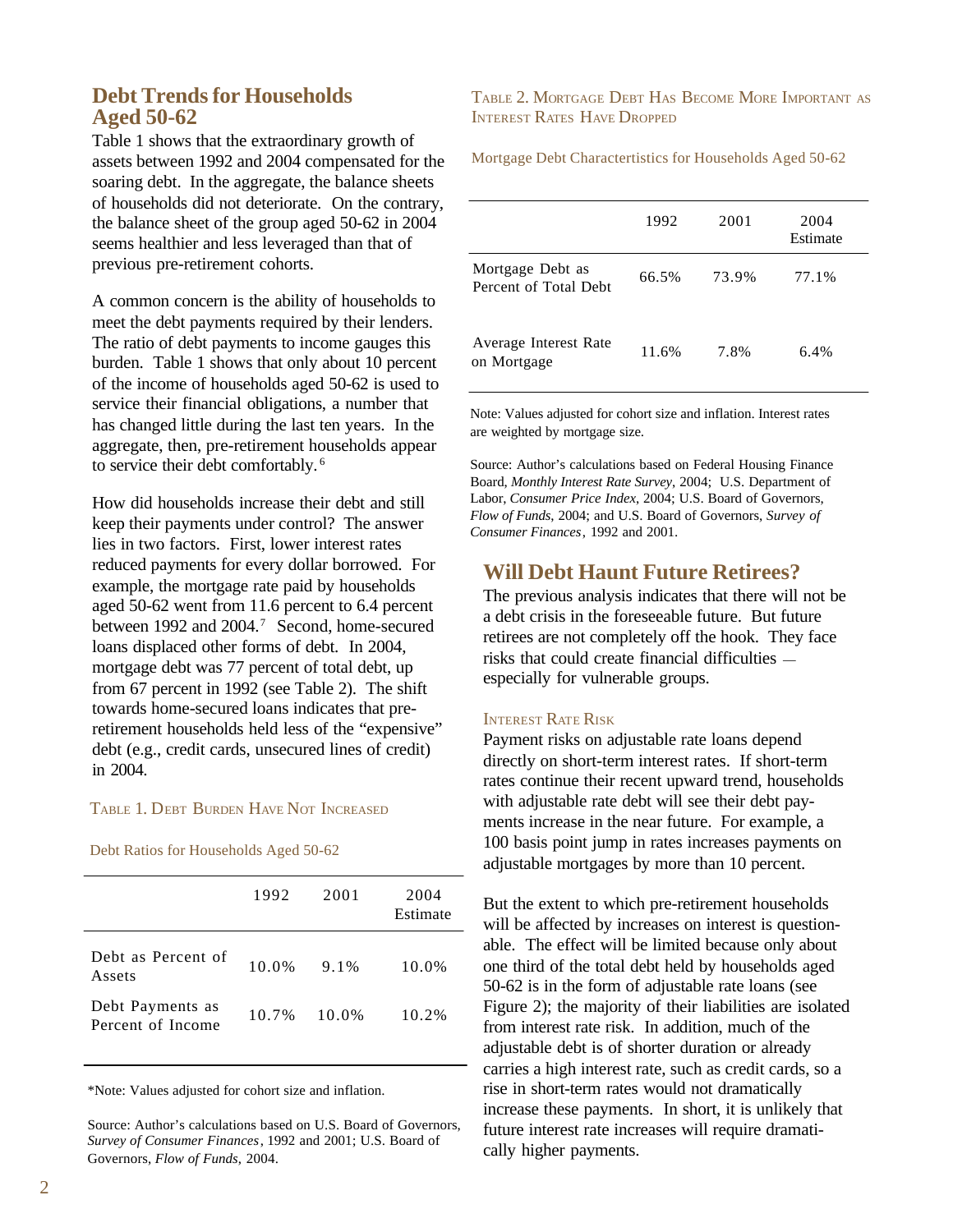#### FIGURE 2. MOST HOUSEHOLD DEBT IS NOT VULNERABLE TO RISING INTEREST RATES

#### Composition of Aggregate Household Debt, Households Aged 50-62, 2001



Source: Author's calculations based on U.S. Board of Governors, *Survey of Consumer Finances*, 2001.

 A word of caution is necessary here. Risk derived from interest rate changes is spread unevenly across income brackets. Those in the lowest third of the income distribution tend to have a larger part of their total debt exposed to interest rate changes, which makes them more vulnerable than households with higher incomes. In 2001, for example, households in the lowest income bracket had nearly 45 percent of their liabilities in the form of adjustablerate debt compared to 35 percent for the upper brackets (see Figure 3).

FIGURE 3. LOW-INCOME HOUSEHOLDS ARE MORE EXPOSED TO HIGHER INTEREST RATE<sup>S</sup>



Adjustable Rate Debt as a Percent of Total Debt, by Income for Households Aged 50-62, 2001

Source: Author's calculations based on U.S. Board of Governors, *Survey of Consumer Finances*, 2001.

#### ASSET VALUE RISK

A sudden drop in asset values is another factor that could damage a household's balance sheet, increasing the possibility of financial distress. For example, as shown in Table 3, a rapid decline in real estate values would reduce housing equity and net worth. limiting access to further credit. This potential risk is especially important for those nearing retirement because home equity represents an important share of the total wealth holdings of this cohort, and home equity could potentially help to maintain consumption during adverse income or health shocks.<sup>8</sup>

TABLE 3. DECLINES IN HOUSING VALUES HAVE SIGNIFICANT EFFECTS ON HOME EQUITY

Changes in Home Equity Resulting from Declining Housing Values for Households Aged 50-62, 2001

| Change in Housing Value | Produces a Multiplied<br>Change in Housing Equity |
|-------------------------|---------------------------------------------------|
| $-10%$                  | $-14\%$                                           |
| $-2.5\%$                | $-35%$                                            |
| $-50\%$                 | $-71\%$                                           |
| $-75%$                  | $-106\%$                                          |

Source: Author's calculations.<sup>9</sup>

Currently, there is no clear indication of an imminent and generalized drop of housing or any other asset values. But if this were to occur, to what extent would it affect households nearing retirement? For households aged 50-62, home equity is about 70 percent of the total house value. These households are fairly leveraged: a ten percent decrease in the value of the house reduces home equity by nearly 14 percent, and larger drops will reduce housing equity considerably (see Table 3). But the mortgage leverage works both ways, and households that hold debt are also likely to have benefited more than proportionally from increases in housing prices during the last few years.

Contrary to the patterns in interest rate risk, it seems that low-income households have lower exposure to changes in housing values relative to higher income groups. In fact, Figure 4 shows that for the lowest third of income, housing equity is more than threefourths of the housing value; for the top third of income, home equity corresponds to only two-thirds of the total value of the house.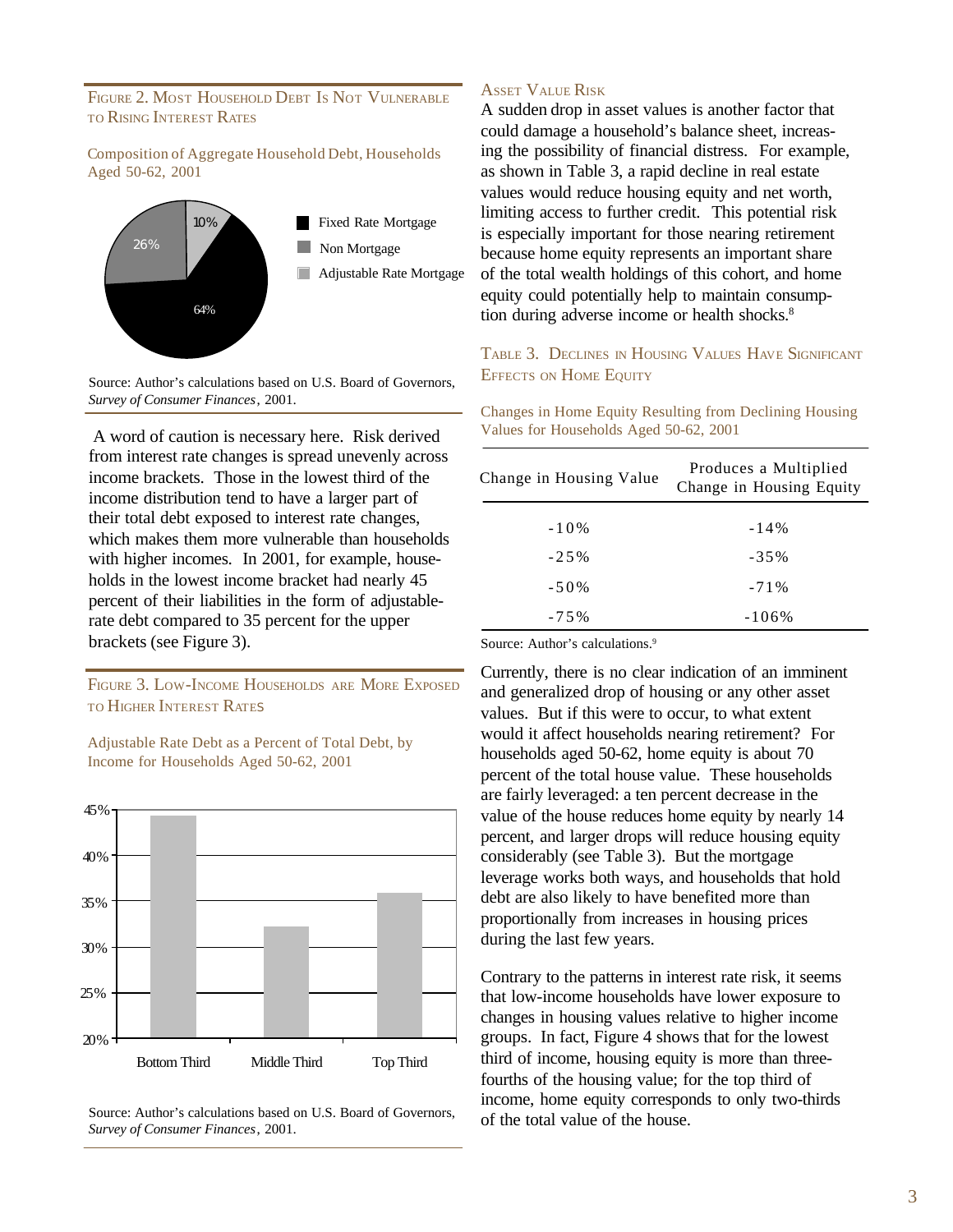#### VULNERABLE HOUSEHOLDS

11 percent of households aged 50-62 in 2001 had previously filed for bankruptcy. This group is particularly vulnerable. They are much more leveraged than the rest of the baby boomers, and their debt payments constitute a relatively large part of their income. These households have not recovered completely from the financial troubles that lead them to bankruptcy. Table 4 compares the debt to asset and payment to asset ratios of this group with the rest of the cohort. These numbers show that those who filed for bankruptcy are at a higher risk of financial distress.

The lack of comparable bankruptcy data from 1992 limits the analysis of the trends for households that are vulnerable to financial distress. Another measure — the proportion of households that use more than 40 percent of their incomes to service debt — indicates that the share of households under high risk of distress remained at about 13 percent between 1992 and 2001.<sup>10</sup> If anything, the cohort of households aged 50-62 in 2004 looks less prone to financial distress than the previous generation.

FIGURE 4. HIGHER-INCOME HOUSEHOLDS HAVE <sup>A</sup> LOWER SHARE OF HOME EQUITY

Home Equity as a Percent of Gross Housing Value, by Income for Households Aged 50-62, 2001



Source: Author's calculations based on U.S. Board of Governors, *Survey of Consumer Finances*, 2001.

TABLE 4. HOUSEHOLDS WHO HAVE FILED FOR BANKRUPTCY HAVE HIGHER DEBT BURDENS

Debt Burden of Households Aged 50-62 that Previously Filed for Bankruptcy, 2001

|                                          | Filed for<br><b>Bankruptcy Before</b> | Never Filed for<br>Bankruptcy |
|------------------------------------------|---------------------------------------|-------------------------------|
| Debt as<br>Percent of<br>Assets          | 28.6%                                 | 8.5%                          |
| Debt Payments<br>as Percent of<br>Income | 18.7%                                 | 9.5%                          |

Source: Author's calculations based on U.S. Board of Governors, *Survey of Consumer Finances*, 2001.

#### **Conclusion**

Although the debt of baby boomers increased dramatically, it does not appear to have endangered them as a group. Baby boomers do not seem to have trouble meeting monthly payments, as changes in the terms and composition of the debt kept their debt service close to 10 percent of their income and the extraordinary asset growth more than compensated for the increased use of debt.

Looking forward, baby boomers face risks that could create financial difficulties — especially for vulnerable groups. Future increases in interest rates could affect the payments for some households, especially those with low incomes. The end of the double-digit asset growth rates of the 1990s could limit future use of debt. And although in the aggregate these factors might have only a limited effect, at least one out of every ten households remains exposed to the risks of financial distress.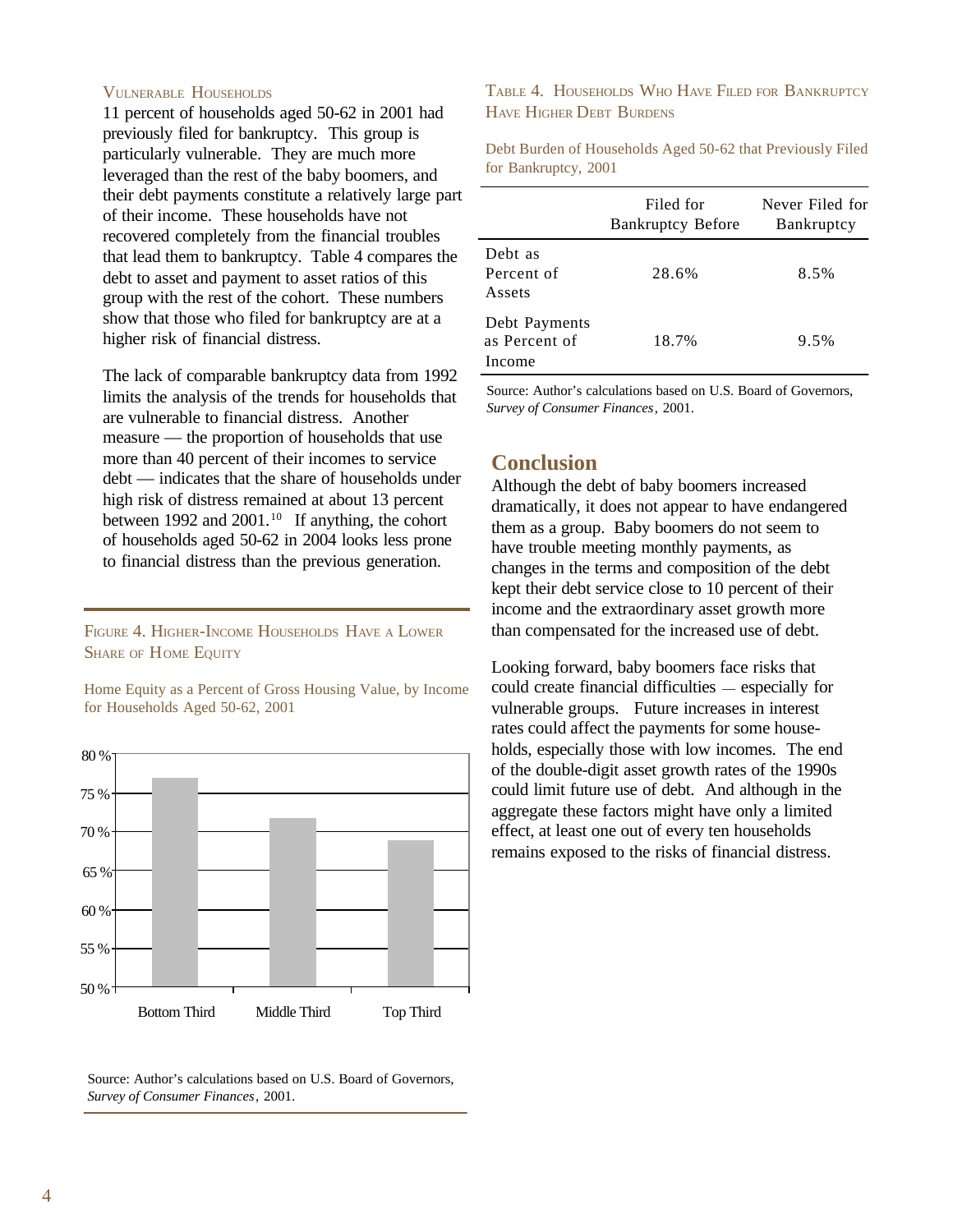# **Endnotes**

- 1 All of the dollar values are expressed in 2004 dollars; all of the growth rates are real growth rates.
- 2 Warren (2003).
- 3 Author's calculations from the Survey of Consumer Finances, 2001. There are no comparable data for 1992. About 7 percent of households aged 63-79 in 2001 declared bankruptcy at some point in their lives.
- 4 See Draut and McGhee (2004), and Warren and Tyagi (2003).
- 5 Sources for 2004 projections: *1- Assets, Debt, Income and Mortgage Debt*: Board of Governors of the Federal Reserve System, "Flow of Funds Accounts of the US" (table B.100): Adjusted for pensions, non-profit organizations and other differences (See: Antoniewicz, 2000): Assets: subtract lines 5, 6, 27, 28 and the historical share of non-profits (4 percent from the total assets); Debt: subtract lines 35, 38, 40, 41 and the historical share of non-profits (9.5 percent of the total debt). *2- Payments:* Board of Governors of the Federal Reserve System, Household Debt Service and Financial Obligations Ratios.
- 6 Recent estimates of the "financial obligations ratio"– an alternative measure of the ability to pay used by the Federal Reserve – also suggest that the debt payment to income ratio has changed little since 1992.
- 7 For a 15-year mortgage, for example, a onepercentage point interest rate reduction allows households to increase their debt by about 5 percent without affecting monthly payments.
- 8 Venti and Wise (2000) find that home equity is generally not used to support "general nonhousing consumption." However, older households use home equity to respond to "precipitating shocks" such as death or entry of a family member into a nursing home.
- 9 The leverage multiplier is calculated as 1/(1-DR), where DR=[Mortgage/House Value]. Households 50-62 have an aggregate leverage multiplier of 1.42.
- 10 Aizcorbe, Kennickell, and Moore (2003) and author's calculations.

### **References**

- Antoniewicz, Rochelle. 2000. "A Comparison of the Household Sector from the Flow of Funds Accounts and the Survey of Consumer Finances." Working Paper. Federal Reserve Board of Governors.
- Aizcorbe, Ana, Kennickell, Arthur and Kevin Moore. 2003. "Recent Changes in U.S. Family Finances: Evidence from the 1998 and 2001 Survey of Consumer Finances." *Federal Reserve Bulletin*, vol. 89.
- Draut, Tamara and Heather C. McGhee. 2004. "Retiring in the Red: The Growth of Debt Among Older Americans." Demos Briefing Paper. http://www.demos-usa.org.
- Federal Housing Finance Board. 2004. "Monthly Interest Rate Survey." http://www.fhfb.gov.
- U.S. Department of Commerce, Bureau of Economic Analysis. 1992-2004. National Income and Product Accounts Tables. www.bea.gov/bea/dn/ nipaweb/Index.asp.
- U.S. Board of Governors of the Federal Reserve System. 2004. *Flows of Funds Accounts of the United States: Flows and Outstanding*s. Washington, D.C.
- U.S. Board of Governors of the Federal Reserve System. 1992, 1995, 1998, 2001. *Survey of Consumer Finances.*Washington, D.C.
- U.S. Department of Labor, Bureau of Labor Statistics. 1992-2004. *Consumer Price Index.*Washington, D.C.
- Venti, Steven F. and David A. Wise. 2001. Aging and Housing Equity. National Bureau of Economic Research. Working Paper 7882.
- Warren Elizabeth and Amelia Warren Tyagi. 2003. *The Two-Income Trap: Why Middle-Class Mothers and Fathers Are Going Broke.* Perseus Books: Cambridge, MA.
- Warren, Elizabeth. 2003. "Financial Collapse and Class Status: Who Goes Bankrupt?" Harvard Law School. Harvard Law School Public La. Research Paper No.86.